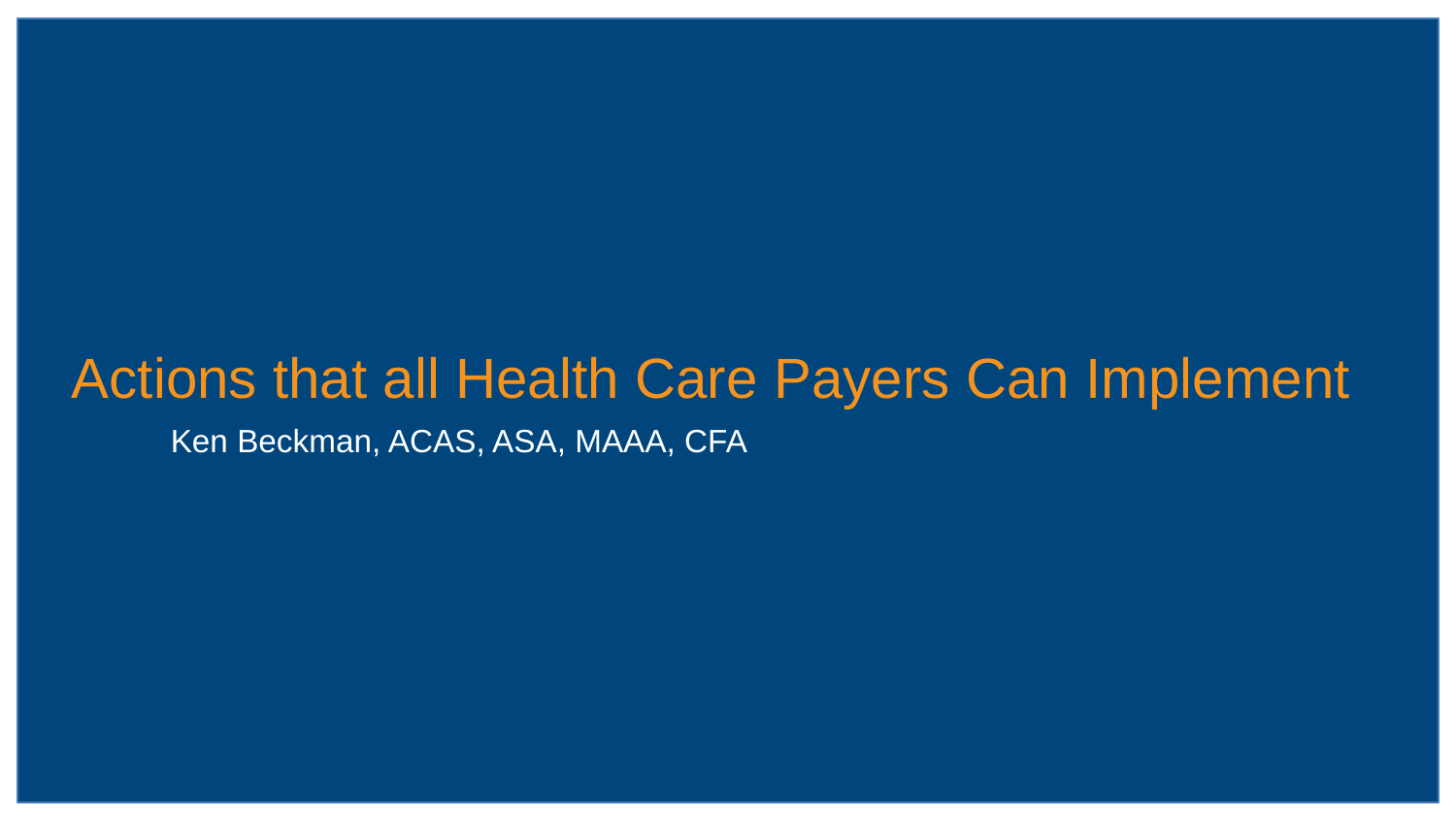

## **Why is Whole Food Plant-Based Nutrition not frequently used as treatment?**

#### (1) Concept of chronic condition reversal is not widely known

(2) Lack of monetary incentives for providers to reverse chronic disease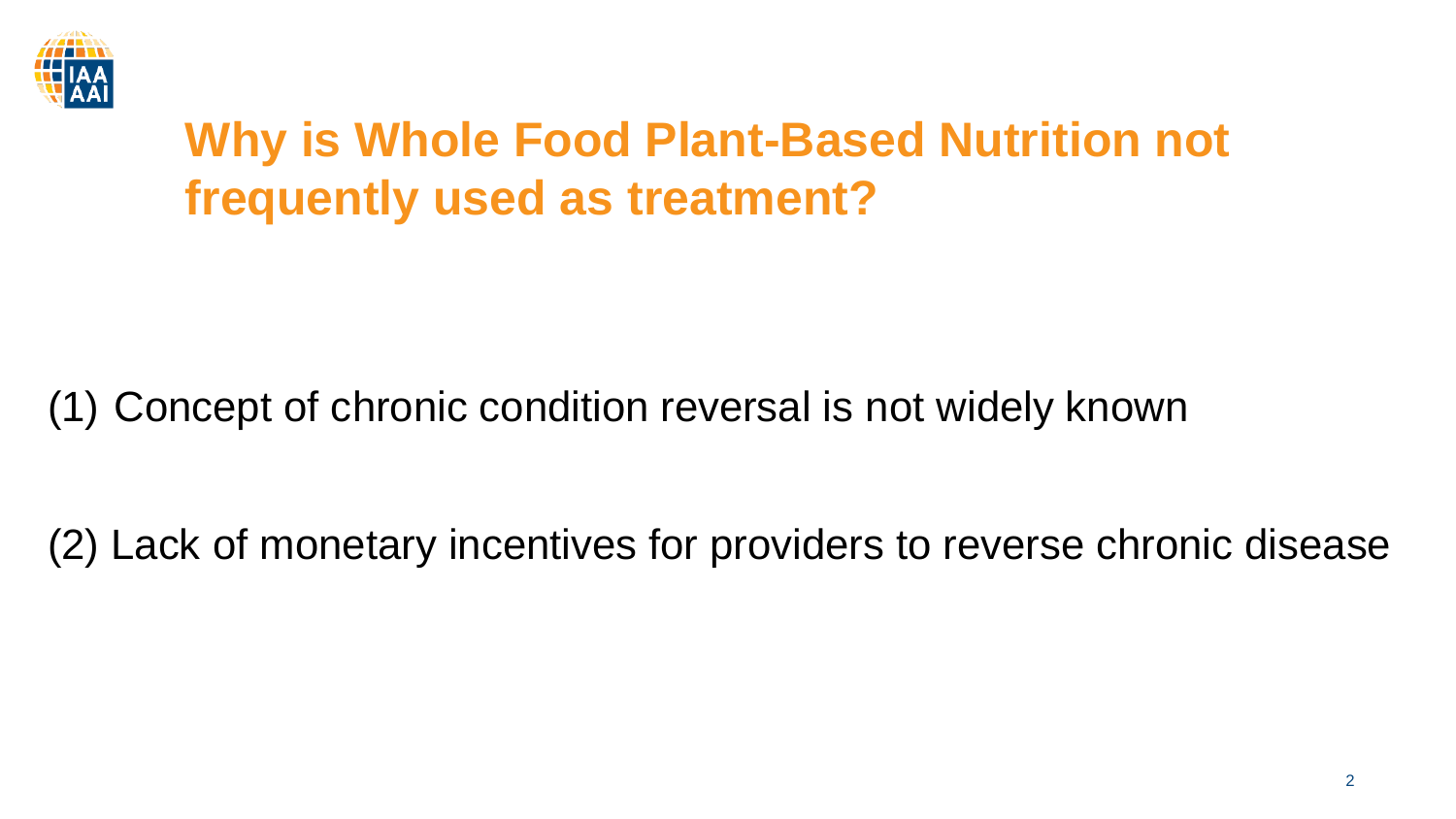

## (1) Deliver a direct message to all insured members that chronic disease can be reversed

#### **Example: Insurance Company**

- Sent introductory letter: **"***Did you know that diabetes, heart disease, high blood pressure, obesity, arthritis, etc. can be reversed without drugs/surgery and no negative side effects?"*
- Sent documentary film (*Forks Over Knives*) providing scientific evidence and compelling personal stories of disease reversal
- Provided other materials: book, websites, recipes
- Not prescribing medicine simply providing (specific, actionable) information/encouraging discussion with health care providers
- Policyholder response / reaction extremely positive and appreciative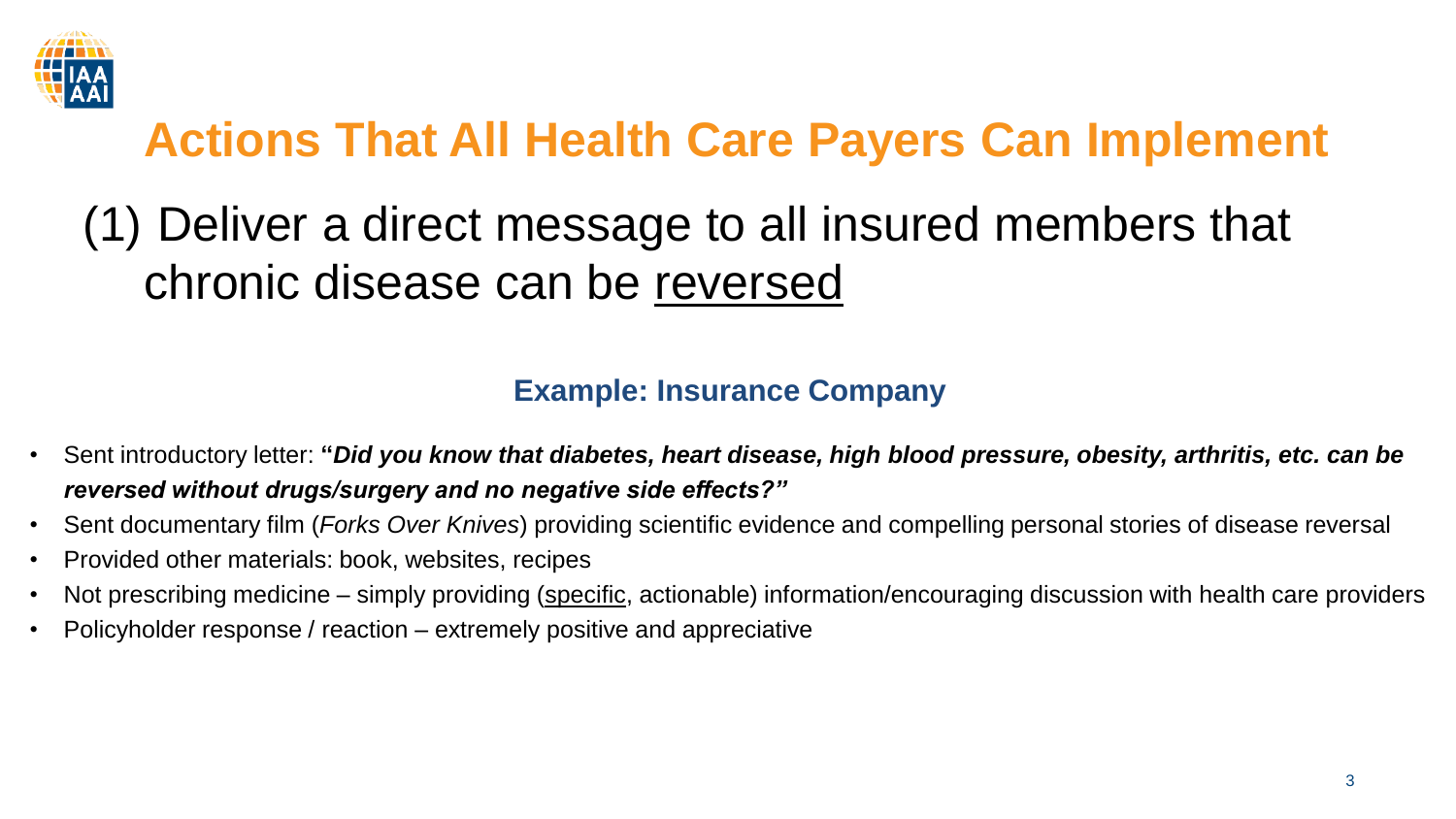

(2) Require patients be advised of plant-based treatment option before approving payment for non-emergency bypass/stents, bariatric surgery, and PCSK9 drugs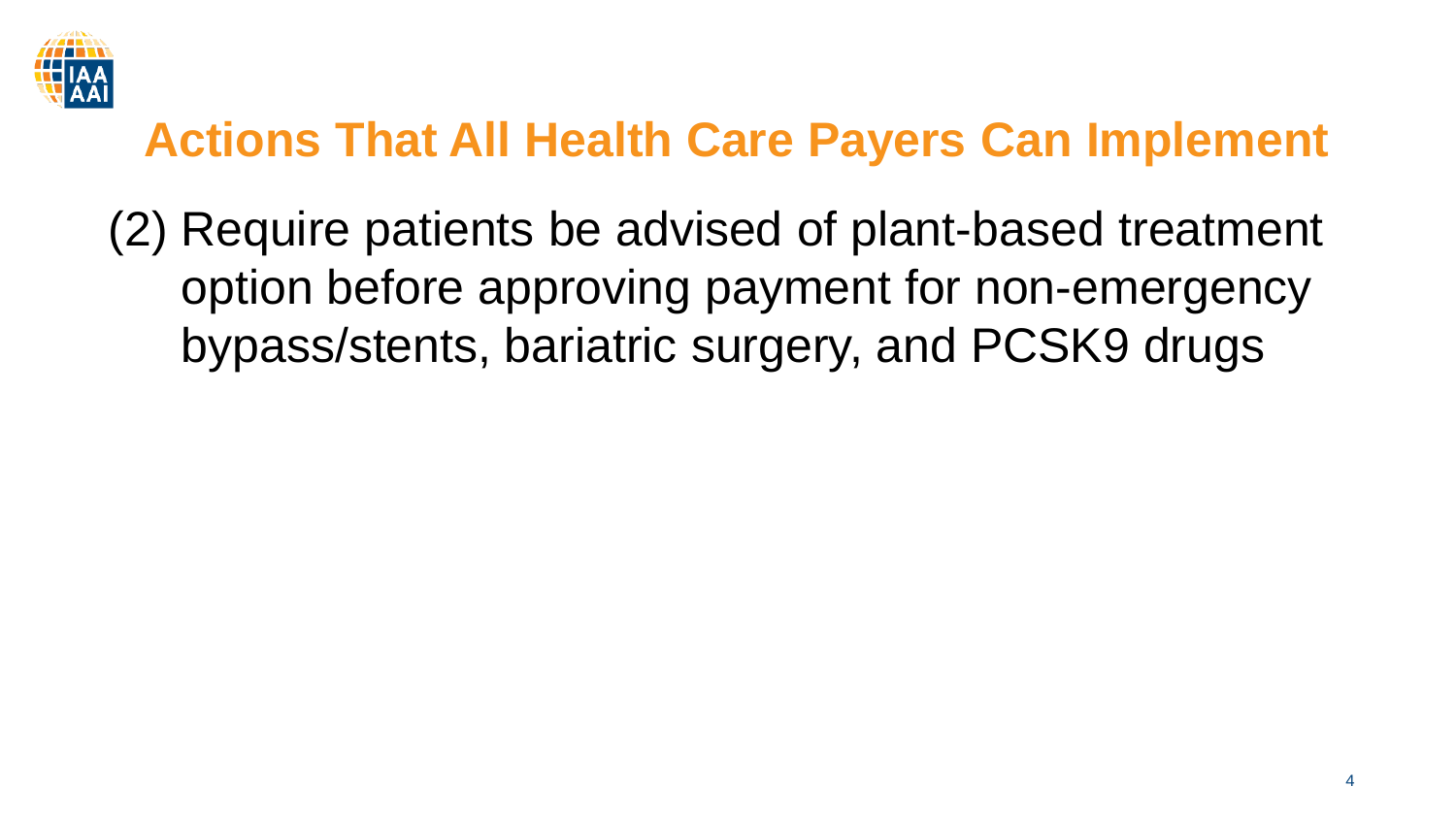

#### **Example: Bypass surgery**

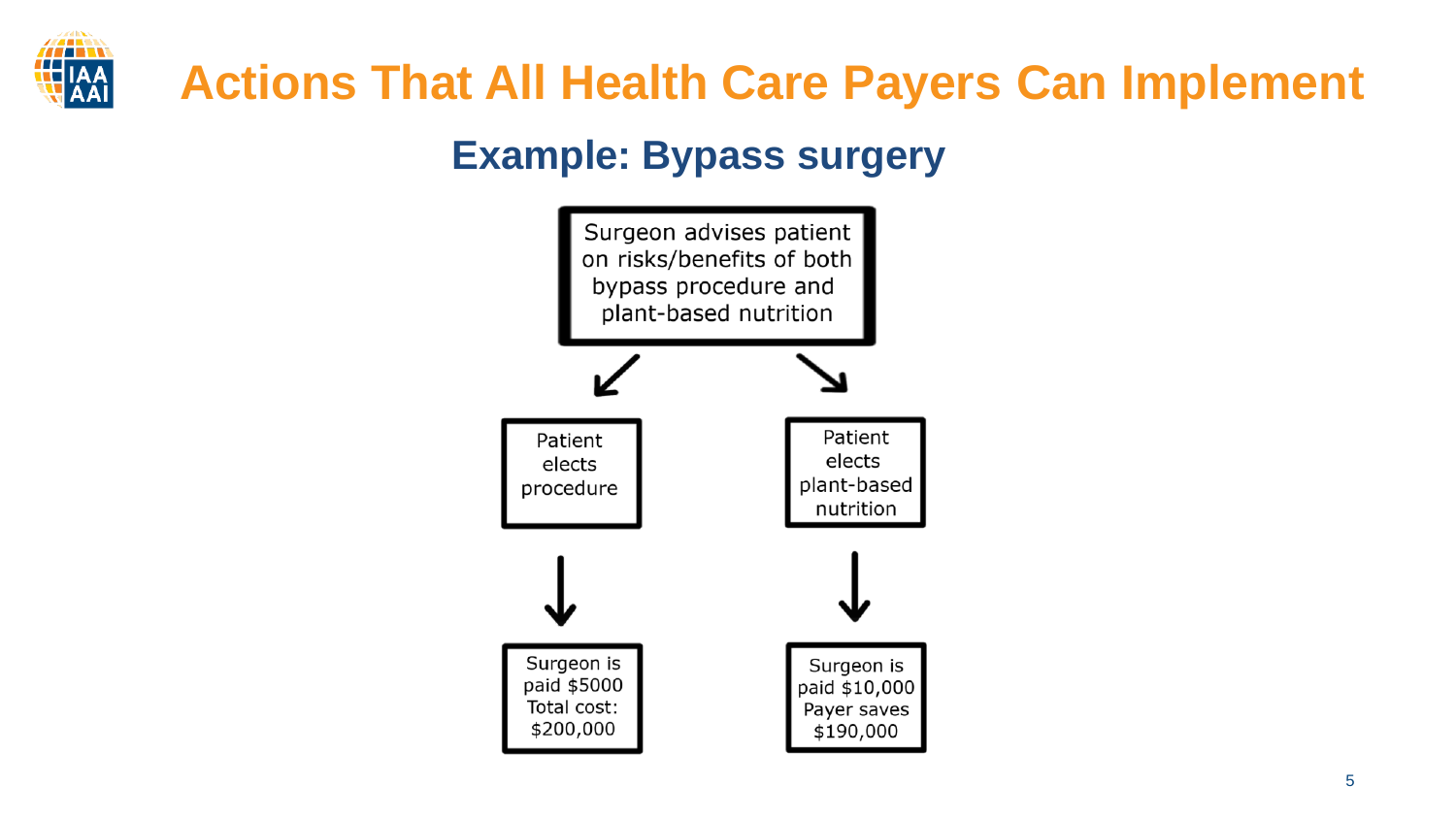

(3) Offer financial incentives for physicians based on the value patients receive (improvement in health)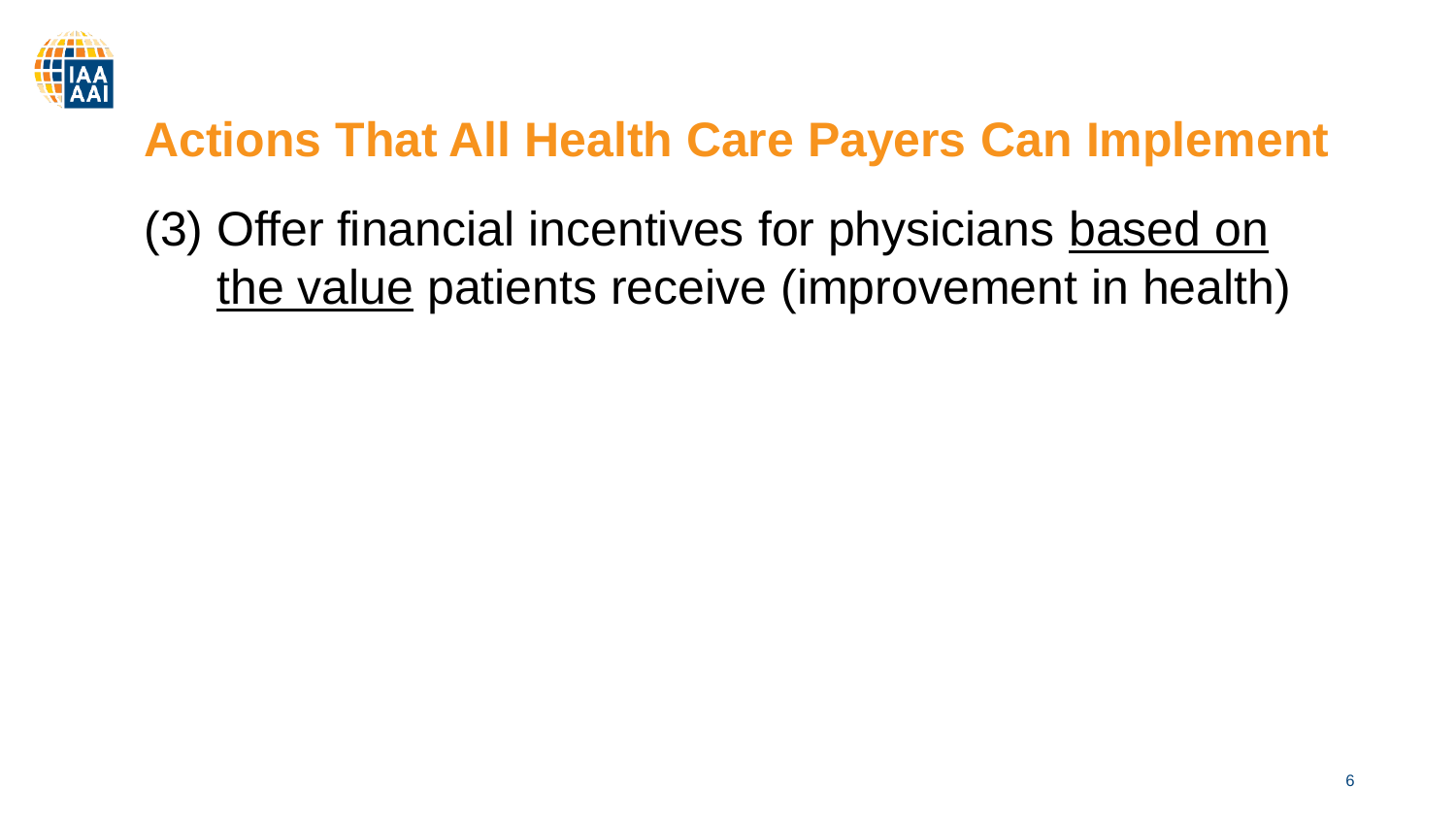

## **How to Develop Financial Incentives Based On: Patient Value = Improvement in Health**

**(1) Choose Objective Clinical Measures that are predictive of future costs BMI (Body Mass Index) Cholesterol Blood Pressure HbA1c (Diabetes indicator) CRP (C-Reactive Protein inflammation marker) Endothelial function (vascular health indicator)**

- **(2) Relate Measures to Claim Costs (e.g. 1% change in A1c = \$1000 of claim costs)**
- **(3) Pay a portion of expected cost reduction to physicians based on actual patient results**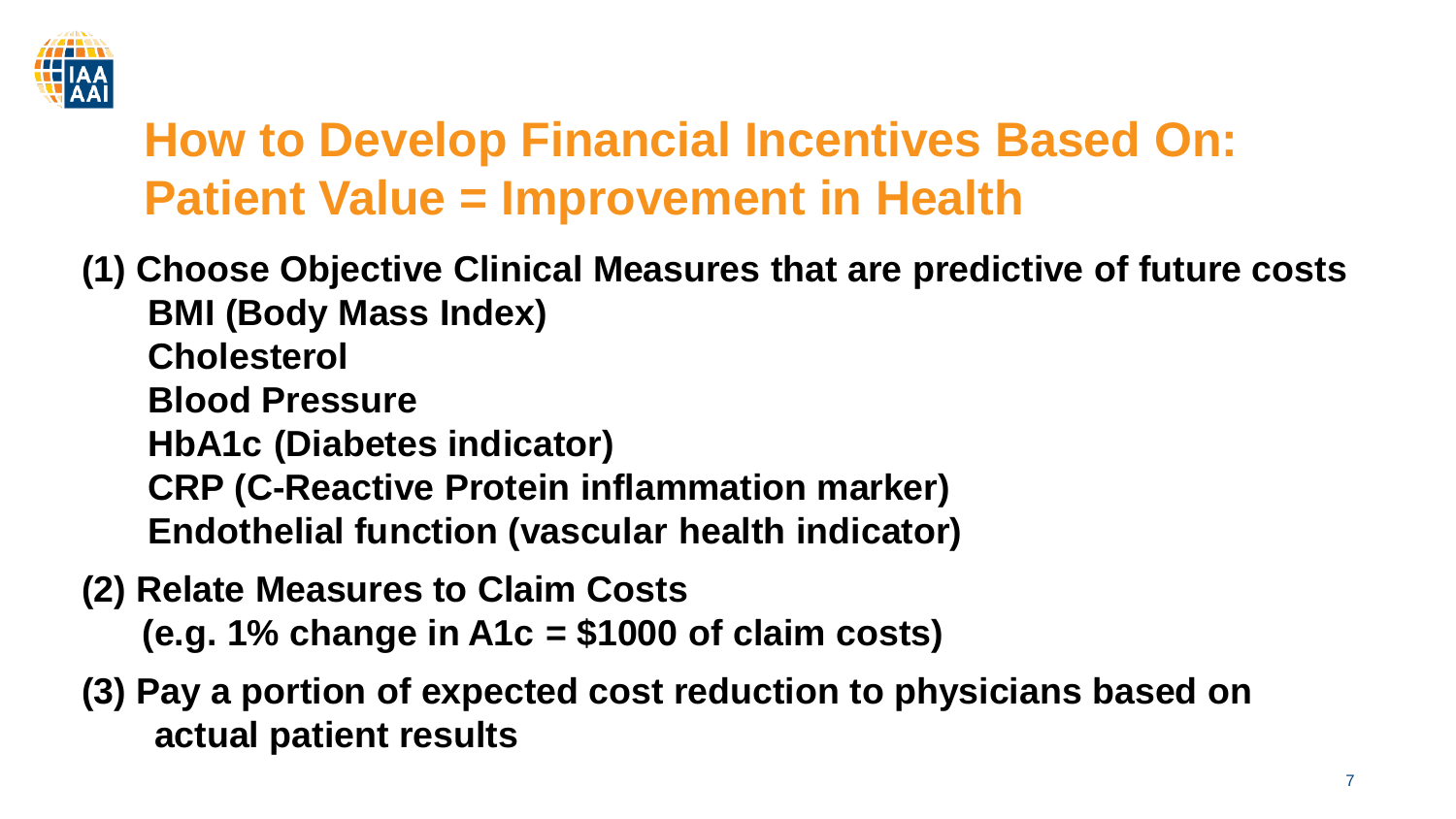

### **Actuarial Patient Value Model Financial Incentives Based on Improvement in Health**

|                                        | <b>Treatment Year</b> |                |         |                |         |
|----------------------------------------|-----------------------|----------------|---------|----------------|---------|
|                                        | $\mathbf{1}$          | $\overline{2}$ | 3       | $\overline{4}$ | $5+$    |
| Diabetic Patient with HbA1c of:        | 9.0                   | 6.5            | 6.5     | 6.5            | 6.5     |
|                                        |                       |                |         |                |         |
| <b>Expected Total Health Spending:</b> | \$15,000              | \$7,500        | \$7,500 | \$7,500        | \$7,500 |
|                                        |                       |                |         |                |         |
| GP/PCP Share of Health Spending:       | \$1,500               | \$750          | \$750   | \$750          | \$750   |
|                                        |                       |                |         |                |         |
| Incentive Payment to GP/PCP:           |                       | \$2,000        | \$2,000 | \$2,000        | \$2,000 |
|                                        |                       |                |         |                |         |
| Net Savings Relative to Year 1:        |                       | \$5,500        | \$5,500 | \$5,500        | \$5,500 |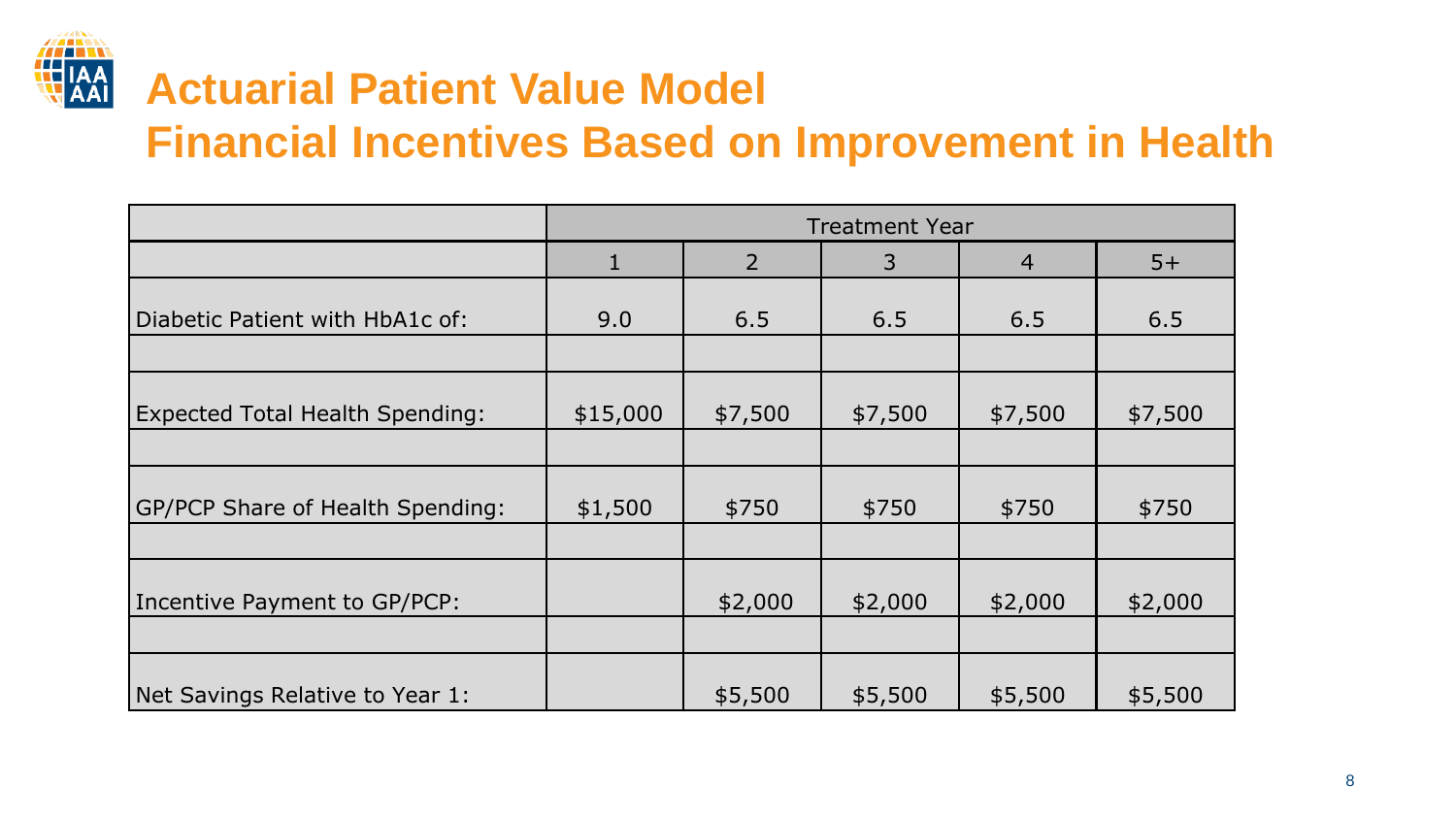## **Universal Model - Implementation**

**Different Provider Payment systems (fee-for-service, capitation, salary)**

- **Existing provider payment systems can remain in place**
- **Incentives are paid in addition to current reimbursement arrangements**

**Different Financing systems (public, private, mixed)**

- **Private payers can implement Actuarial Patient Value model very quickly working directly with providers**
- **Public payers may need new legislation/regulation, but as incentive payments are more than offset by reduced spending on health care services overall cost to taxpayer is reduced**

**Different clinical settings (primary care, specialist, hospital, nursing home)**

- **Health care providers can prescribe plant-based treatment, but do not have to create new infrastructure**
- **Entrepreneurs offer a variety of ways (in-person seminars, online) to educate/support patients who are prescribed plant-based nutrition--sharing incentive payments with referring health care professional**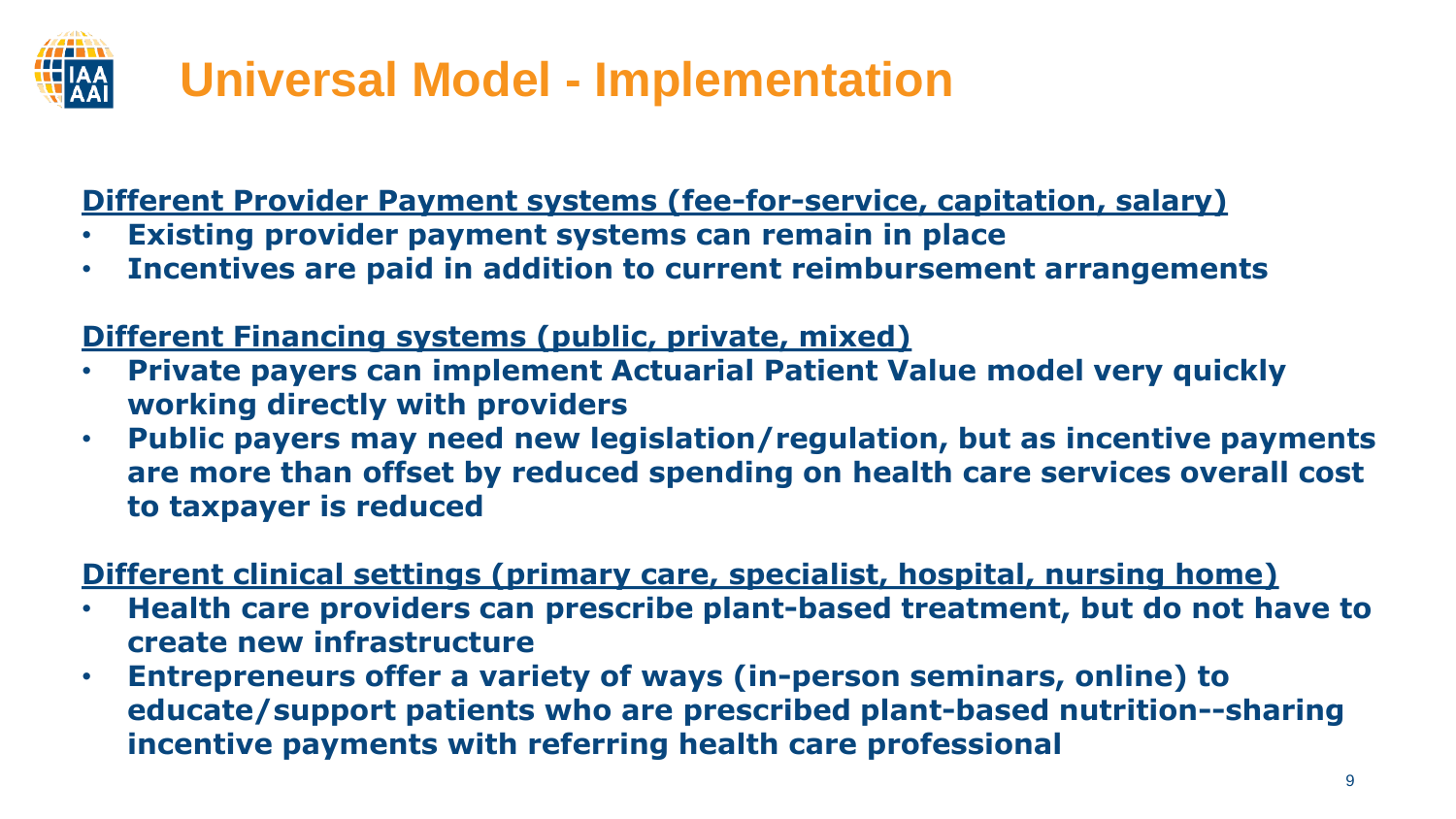

• **Evidence & research supports plant-based nutrition, but financial incentive is missing**

• **Experts in developing sustainable financial security systems**

• **Key role with payers—offer payers an evidence-based solution to facilitate large scale implementation**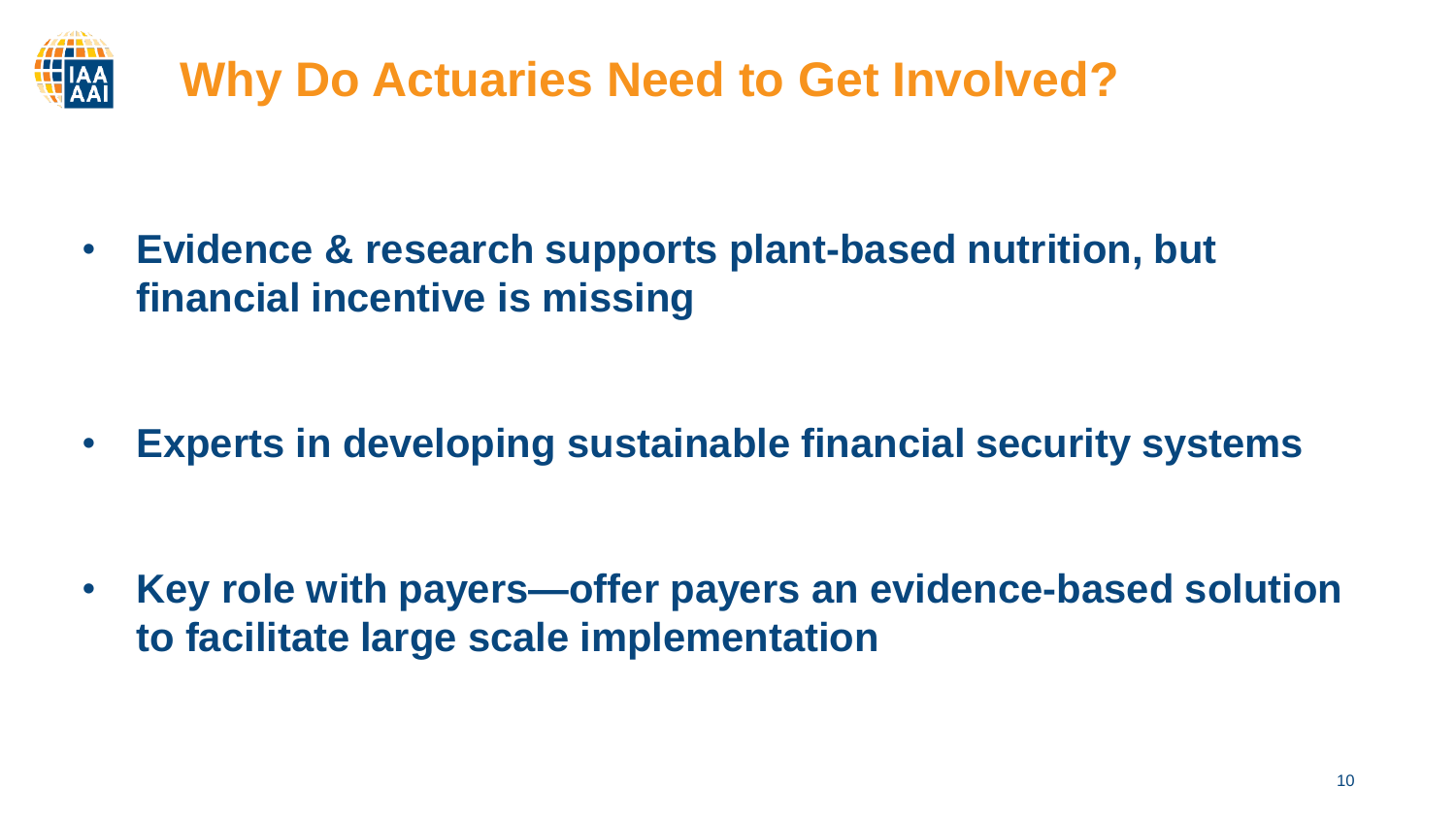

- 85%+ of health care costs due to chronic conditions
- WFPB nutrition can reverse a wide range of chronic conditions without negative side effects
- No downside risk for health care payers to make insured members aware of WFPB nutrition
- Opportunity for actuaries to develop incentives resulting in a sustainable health care system